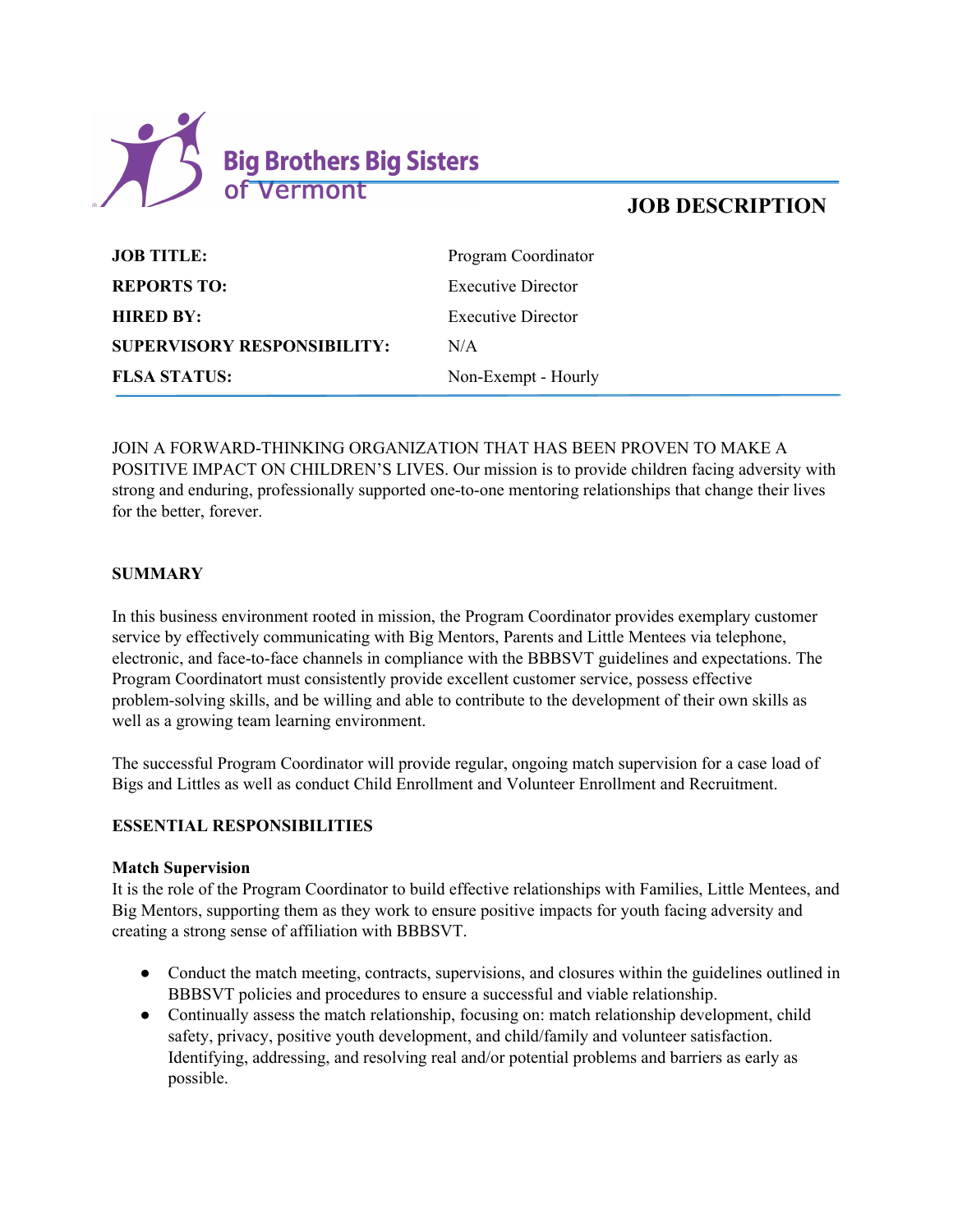- Provide weekly and monthly reports to the Supervisor/Manager/Director. Maintain organized and well-documented supervision files in the agency database.
- Develop and maintain partnerships with assigned schools and/or school districts in order to implement school-based programs.
- Participate in Bowl For Kids' Sake, group activities, recruitment, fundraising, and other activities important to the advancement of the agency's mission.
- Represent BBBSVT at various meetings, conferences, events, and other functions as necessary to fulfilling the goals of the program.
- Make timely referrals to appropriate agencies when problems are encountered.

## **Child Intake**

- Conduct face-to-face interviews with Little Brother/Little Sister applicants, parents, and/or legal guardians.
- Complete needs assessments and intakes on Little Brother/Little Sister applicants.
- Process children screening, including parent permission forms and interviews.

## **Volunteer Intake**

- Interview applicants desiring to be a Big Brother/Big Sister, select and match suitable candidates.
- Process volunteer screening including background checks, reference calls, and interviews.
- Conduct face-to-face interviews with the potential Big Brother/Big Sister.
- Compile interview information in preparation for evaluation and recommendations.
- Make collateral contacts as required.

## **QUALIFICATIONS**

- **●** Bachelor's degree required.
- **●** Previous customer service experience a plus.
- **●** Previous work with populations facing adversity a plus.
- **●** Knowledgeable in Cloud-based computer applications and database programs.
- **●** Strong verbal and written skills.
- **●** Excellent time management, organizational, and multi-tasking skills.
- **●** Must have a valid driver's license and auto insurance with employees name listed as a vehicle operator.

# **SKILLS AND ABILITIES**

- Patience with a confident and calming presence.
- Attentiveness.
- Clear communication skills.
- Ability to "read" volunteers.
- Ability to handle stressful situations.
- Ability to follow-through and follow-up in a timely manner.
- Goal oriented with a desire to achieve and grow professionally.
- Ability to engage and build relationships with children and adults of all backgrounds and ages.